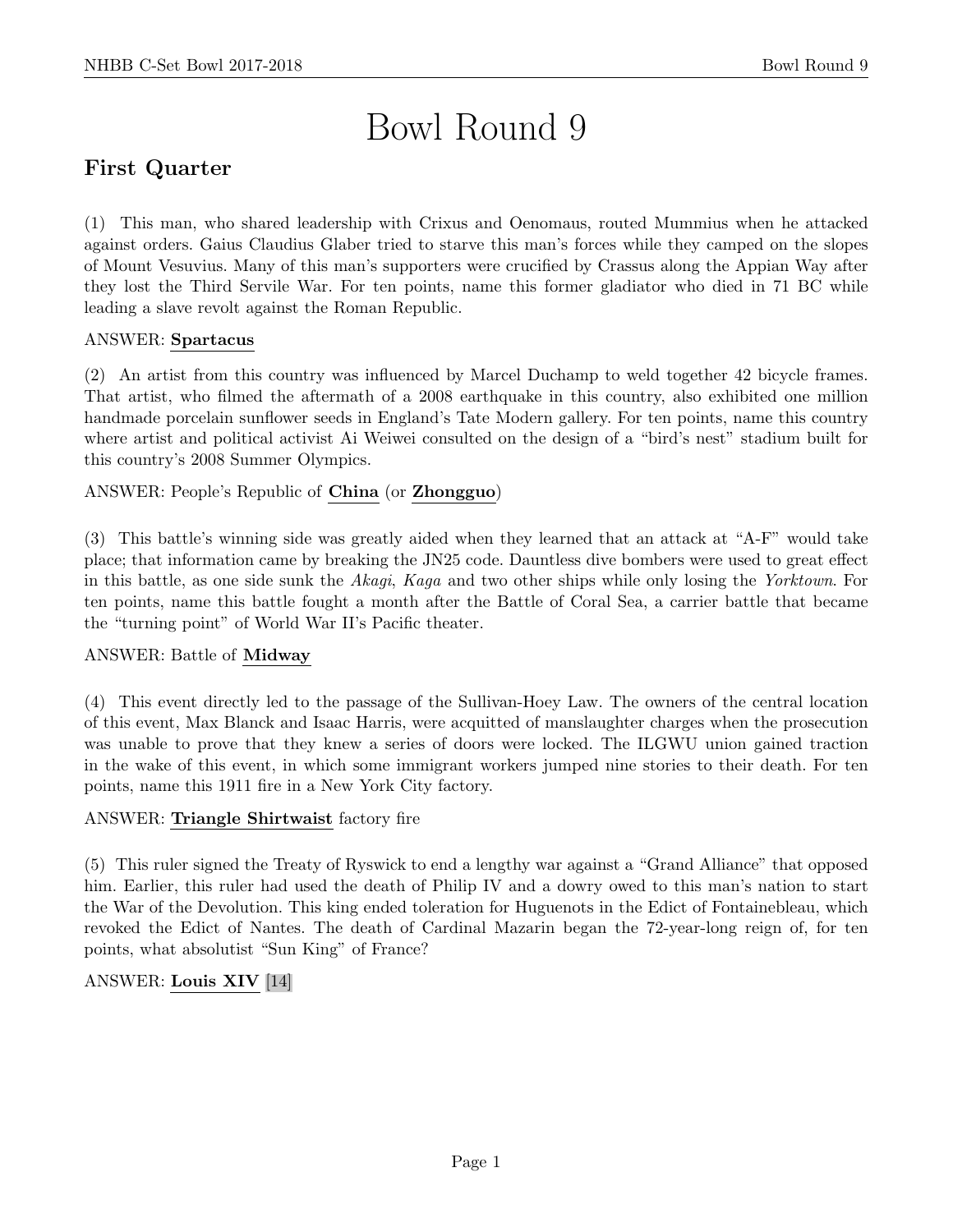(6) This composer protested in support of Alfred Dreyfus by refusing to perform in Paris in 1899. He included an "Arietta" and a tribute to Niels Gade in a ten-book set of 66 short piano pieces, and a tympani roll opens his only Piano Concerto, in A minor. This composer of the Lyric Pieces also wrote incidental music for a Henrik Ibsen play that includes "Anitra's Dance" and "Morning Mood." For ten points, name this nationalist Norwegian composer who wrote Peer Gynt.

# ANSWER: Edvard Grieg

(7) One side in this battle repeatedly moved unarmed merchant ships into port to invoke the Hague Convention's Article 16 and prevent the enemy from leaving. After damaging the Ajax, Achilles, and Exeter, the losing side in this battle made the mistake of retreating to Montevideo. Hans Langsdorff decided to scuttle his ship, *Graf Spee*, rather than continue this battle. For ten points, name this first naval battle of World War II, named for its location in the river that forms the border between Argentina and Uruguay.

ANSWER: Battle of the River Plate (or Battle of the Rio de La Plata)

(8) This project began thanks to a revolution started by the killing of a Chinese civilian and his donkey. Philippe-Jean Bunau-Varilla orchestrated a controversial treaty, later undone by the Torrijos-Carter Treaties, granting the US control over this project. "Gunboat diplomacy" against Colombia sparked a Central American country's independence and the building of, for ten points, what canal that, in 1914, connected the Atlantic and Pacific Oceans?

#### ANSWER: Panama Canal

(9) This battle, whose site is commemorated at Chalmette National Park, included an assault on the defenders' artillery position led by William Thornton. The attackers in this battle had no ladders to scale a series of three earthworks and suffered the death of their commander, Edward Pakenham. This American victory was technically fought after the signing of the Treaty of Ghent had ended the War of 1812. For ten points, name this battle in which Andrew Jackson defended a Louisiana port city.

#### ANSWER: Battle of New Orleans

(10) This mentor of Phog Allen played center on the McGill University football team in the 1890s. Luther Gulick asked this man for advice on keeping members of the Springfield YMCA in shape; this man used a pair of peach baskets in his ensuing invented game. The University of Kansas' only losing coach in one sport is, ironically, this man. The NBA Hall of Fame is named after, for ten points, what inventor of basketball?

## ANSWER: James Naismith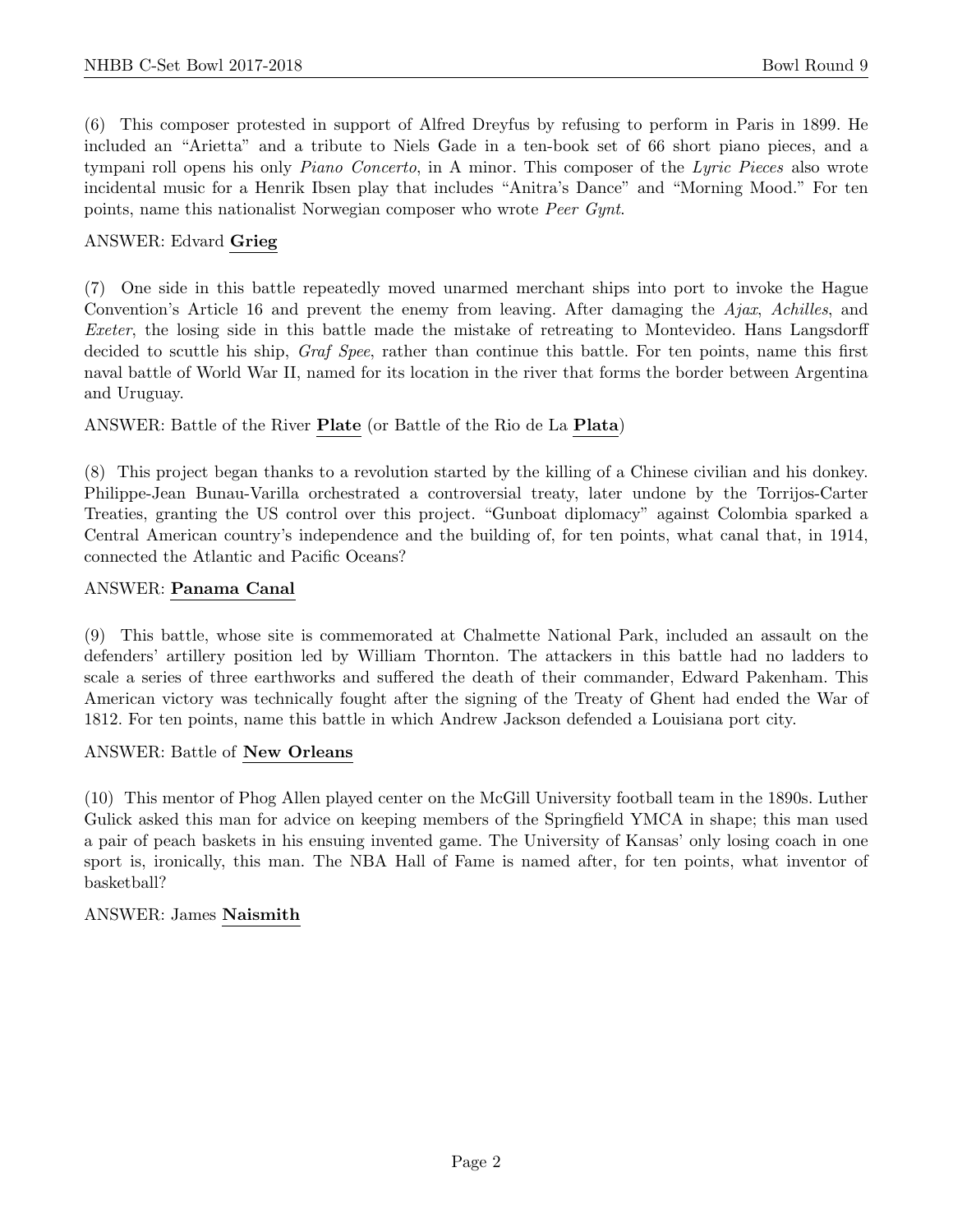# Second Quarter

(1) The "transforming principle" of this molecule was discovered in an experiment on mice by Frederick Griffith. Evidence for this molecule's purpose was found in a 1952 experiment using sulfur, phosphorous, and bacteriophages. X-ray diffraction pictures taken by Rosalind Franklin helped earn Watson and Crick a Nobel Prize for determining the double helix structure of, for ten points, what molecule that carries genetic instructions?

#### ANSWER: DNA (or deoxyribonucleic acid)

BONUS: These two American scientists performed the aforementioned 1952 experiment that demonstrated how DNA, not proteins, contained genetic material.

## ANSWER: Alfred Hershey and Martha Chase (accept in either order; accept the Hershey-Chase experiment)

(2) The death of a ruler of this empire at the hands of Tamerlane led to an interregnum ended at the Battle of Camurlu. An Albanian revolt against this empire was led by a former general named Skanderbeg, and this empire defeated a Christian coalition at the Battle of Varna in 1444. Ibrahim the Mad and Murad the Great were sultans of, for ten points, what empire that, under Mehmed II, conquered Constantinople from the Byzantines in 1453?

#### ANSWER: Ottoman Empire

BONUS: The Ottoman Interregnum began with the death of this Ottoman sultan, called "the Thunderbolt," and ended with Mehmed I's aforementioned victory at Camurlu.

## ANSWER: Bayezid I (or Bayezid the Thunderbolt; accept Bayezid Yildirim)

(3) Fannie Lou Hamer led an African-American delegation from this state to the 1964 Democratic National Convention. In this state, Chaney, Goodman, and Schwerner were killed during the Freedom Summer voter registration drive; those killings were described as this state "burning." James Meredith was the first African-American student admitted to this state's flagship university in Oxford. Three years later, Meredith was shot and wounded while marching to, for ten points, what state's capital of Jackson?

#### ANSWER: Mississippi

BONUS: This civil rights activist was killed outside his Jackson home in June 1963 by Byron de la Beckwith, as portrayed in the movie The Ghosts of Mississippi.

## ANSWER: Medgar Evers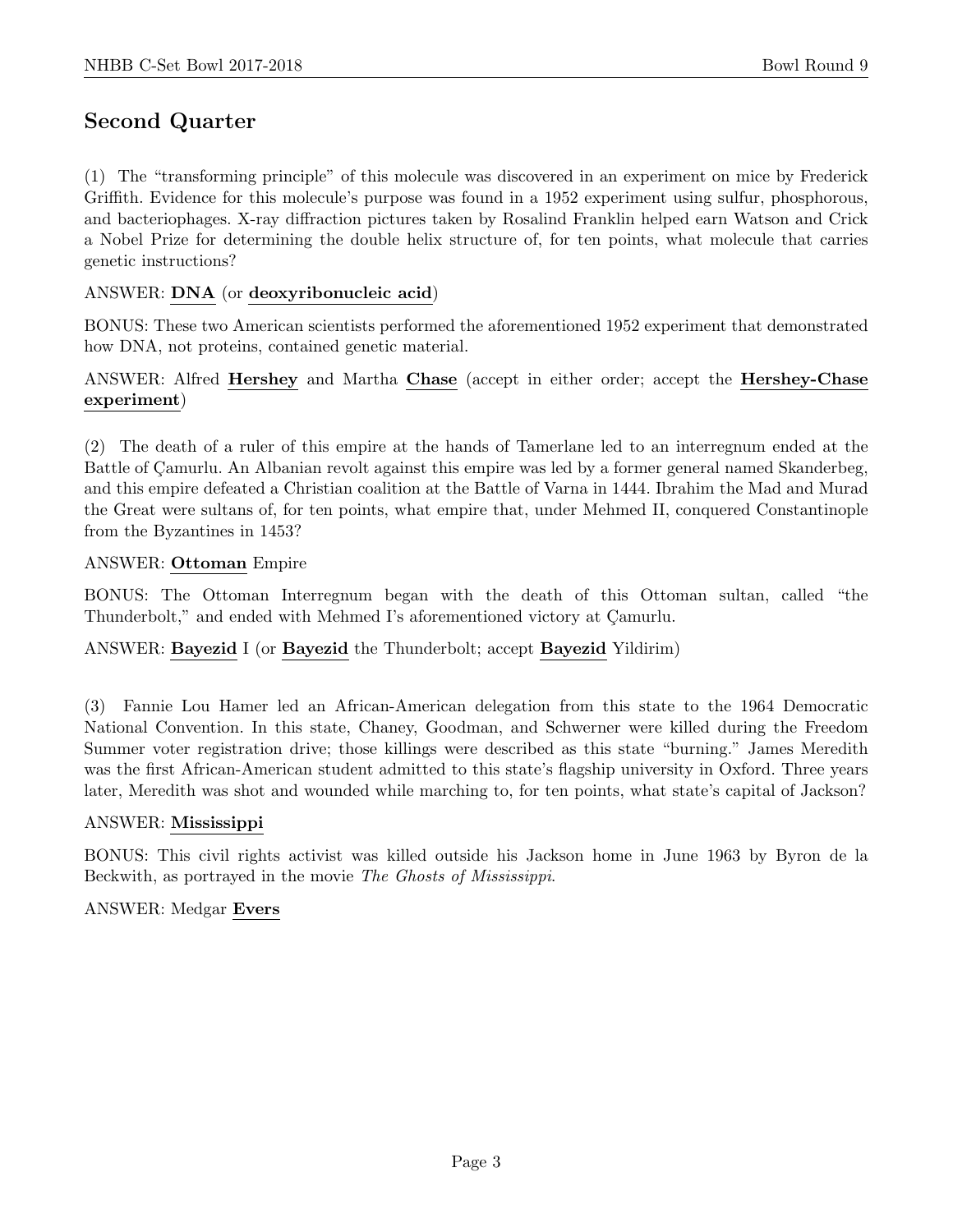(4) This work ends by criticizing the "false security of peace," citing Acts chapter 14, verse 22 for the idea that "tribulations" provide passage into heaven. Earlier, this document attacks the "human doctrine" that souls can "[fly] out of purgatory" after the payment of an indulgence; that attack is its 27th point. For ten points, name this document that was posted in Wittenburg in 1517 by Martin Luther, outlining his criticism of the Catholic Church in nearly 100 statements.

#### ANSWER: 95 Theses (or Disputation on the Power of Indulgences)

BONUS: Though the Theses don't mention him by name, Luther's criticism was largely aimed at this German preacher for his sale of indulgences for future sins.

#### ANSWER: Johann Tetzel

(5) A king of this nation died at Fredriksten, forcing his men to endure the Carolean Death March to return home. The Pruth River Campaign was waged by Russia against the Ottomans to capture that king of this nation. Another king from this nation was known as the "Lion of the North" and led Protestant forces at the Battle of Breitenfield. The House of Vasa once ruled, for ten points, what country led by Charles XII and Gustavus Adolphus in the Great Northern War and Thirty Years' War, respectively?

#### ANSWER: Kingdom of Sweden

BONUS: The aforementioned Pruth River Campaign began after Charles XII's forces were wiped out at this June 1709 battle in modern Ukraine.

#### ANSWER: Battle of Poltava

(6) In a play by this author, a man who gave away all of his money at a banquet finds a hoard of gold while living in a cave in the wilderness. This author wrote a play in which the images of an armored head, a bloody child, and a crowned child warn a king of Scotland that he cannot be harmed by a man "of woman born," though the king is later killed by Macduff anyways. For ten points, name this author of the historically inspired tragedies *Timon of Athens* and *Macbeth*.

#### ANSWER: William Shakespeare

BONUS: The title character of this Shakespeare tragedy is a chieftain of the Volsci who is persuaded by his mother Volumnia to make peace with Rome in the 5th century BC.

#### ANSWER: Coriolanus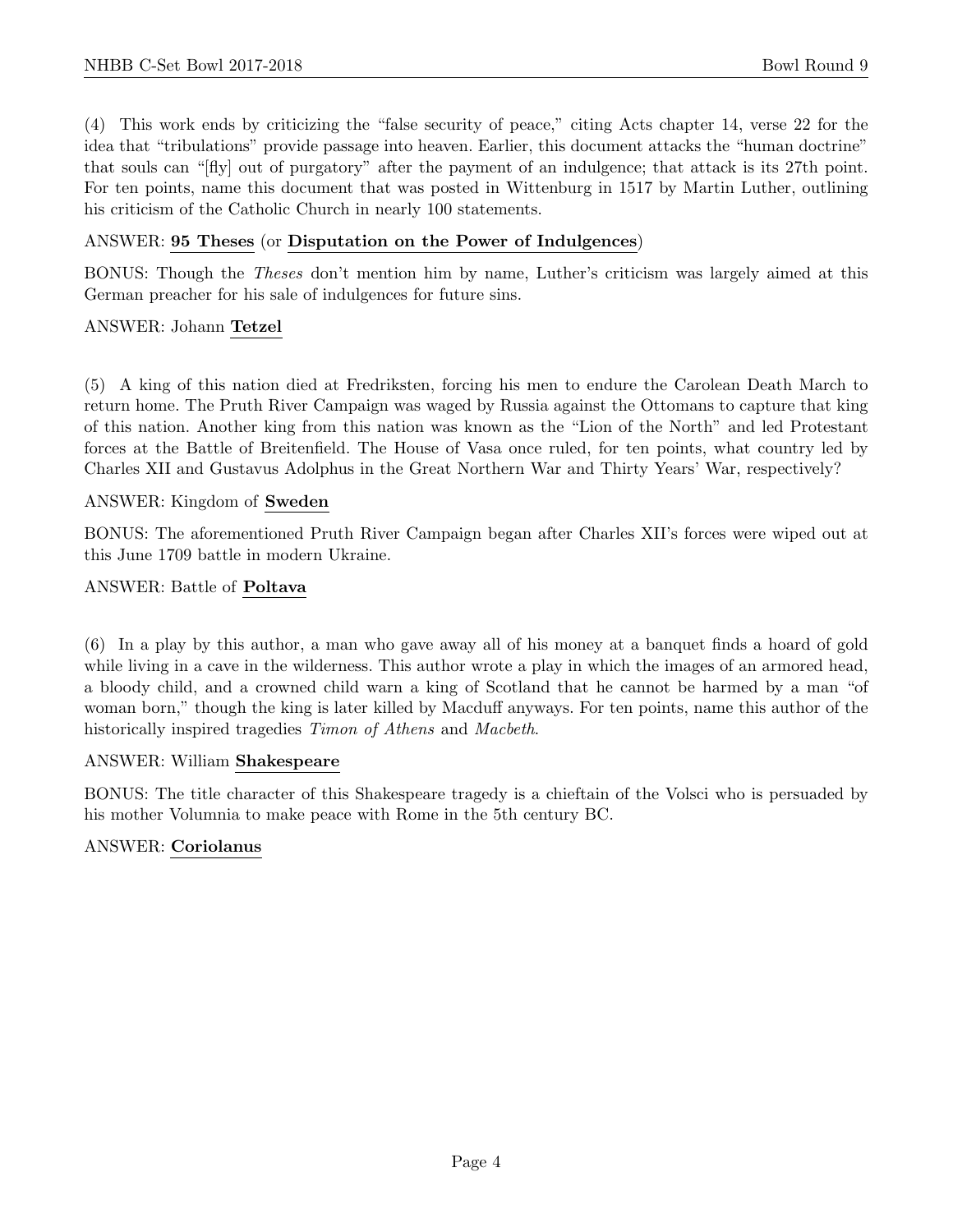(7) This country tried to kickstart its economy under the "Fifty Years of Progress in Five" program of Juscelino Kubitschek. A European-inspired Estado Novo period in this country marked the end of "coffee with milk" politics. The petroleum company Petrobras was nationalized in, for ten points, what country whose 20th century modernization included Oscar Niemeyer's designing of a new capital city to replace Rio de Janeiro?

# ANSWER: Federative Republic of Brazil

BONUS: This Brazilian president and dictator was overthrown in a 1945 coup but returned to power in 1951, at which point he nationalized Brazil's oil industry.

# ANSWER: Getúlio Vargas

(8) The day before this event, the "Stennis Compromise" was offered to, and rejected by, its target. This event ended when third-in-command Robert Bork, having been promised a seat on the Supreme Court, followed orders that William Ruckelshaus and Elliot Richardson refused to carry out. October 20, 1973 was the date of, for ten points, what sub-scandal in which Richard Nixon ordered the firing of the special prosecutor in charge of Watergate?

# ANSWER: Saturday Night Massacre

BONUS: This man was the special prosecutor fired in the Saturday Night Massacre. After his firing, he remarked "Whether we shall continue to be a Government of laws and not of men is now for Congress and ultimately the American people."

ANSWER: Archibald Cox

# Third Quarter

The categories are . . .

- 1. The Warren Court
- 2. Scotland
- 3. Tokugawa Shogunate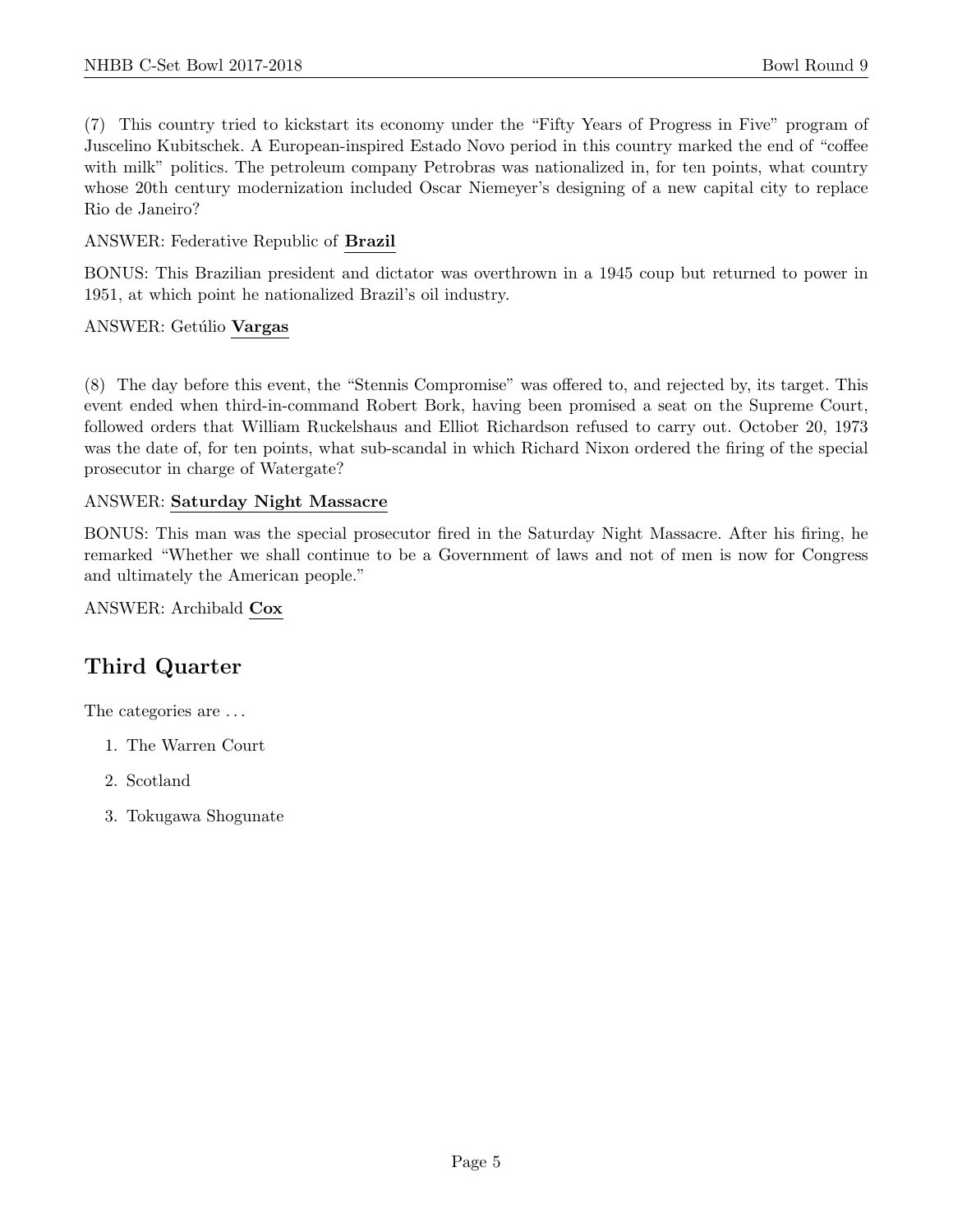THE WARREN COURT

During the Supreme Court tenure of Earl Warren, name the...

(1) President who nominated Warren to the Supreme Court in 1953.

# ANSWER: Dwight D. Eisenhower

(2) Set of first ten amendments to the Constitution that Warren actively incorporated against the states.

# ANSWER: Bill of Rights

(3) Amendment cited in Trop v. Dulles, which ruled that loss of citizenship is cruel and unusual punishment.

ANSWER: 8th Amendment to the US Constitution

(4) Set of rights, including the right to remain silent, given by police to suspects in custody after a 1966 case.

ANSWER: Miranda rights (accept Miranda warning, etc.; accept Miranda v. Arizona)

(5) Political divisions that must be redrawn once every ten years, per Baker v. Carr. They can be gerrymandered.

ANSWER: electoral districts (or Congressional districts, etc.; prompt on (Congressional) maps)

(6) Newspaper whose case against L.B. Sullivan established the "actual malice" standard for libel.

# ANSWER: The New York Times

(7) State sued by Clarence Brandenburg in a 1969 case about violent speech.

ANSWER: (Brandenburg v.) Ohio

(8) Associate justice who "defined" obscenity by saying "I know it when I see it" in 1964.

## ANSWER: Potter Stewart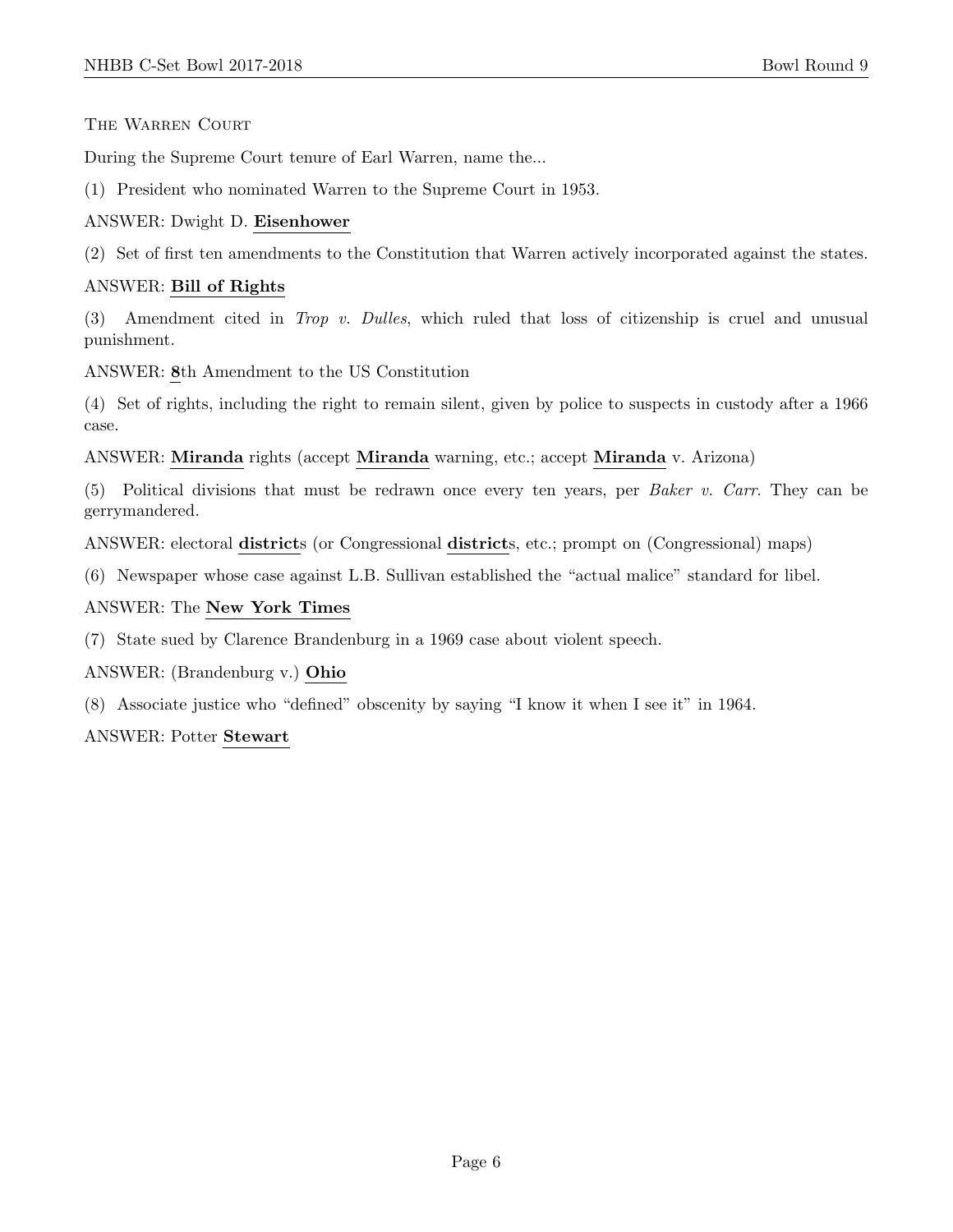**SCOTLAND** 

Name the...

(1) Tartan-patterned garments, similar to skirts, that originated in the Scottish Highlands.

# ANSWER: kilts

(2) Musical instrument long considered a tool of war in the Scottish army, consisting of a chanter, drones, and a blowstick.

# ANSWER: bagpipes

(3) London church where Edward Longshanks brought the captured Stone of Scone in 1296.

# ANSWER: Westminster Abbey

(4) Knight who joined Andrew Moray to beat the English at Stirling Bridge, eight years before he was hanged for treason.

# ANSWER: William Wallace

(5) 1995 quasi-historical film in which Mel Gibson plays that knight.

# ANSWER: Braveheart

(6) 14th century King of Scots who beat Edward II at Bannnockburn in 1314.

ANSWER: Robert the Bruce (or Robert I; prompt on Robert)

(7) Rebellions in 1715 and 1745 that sought to restore a Catholic monarch to the British throne.

ANSWER: Jacobite rebellions (or Jacobite risings, etc.)

(8) Last pitched battle on British soil, a 1746 battle that ended the rebellions in the previous question.

# ANSWER: Battle of Culloden Moor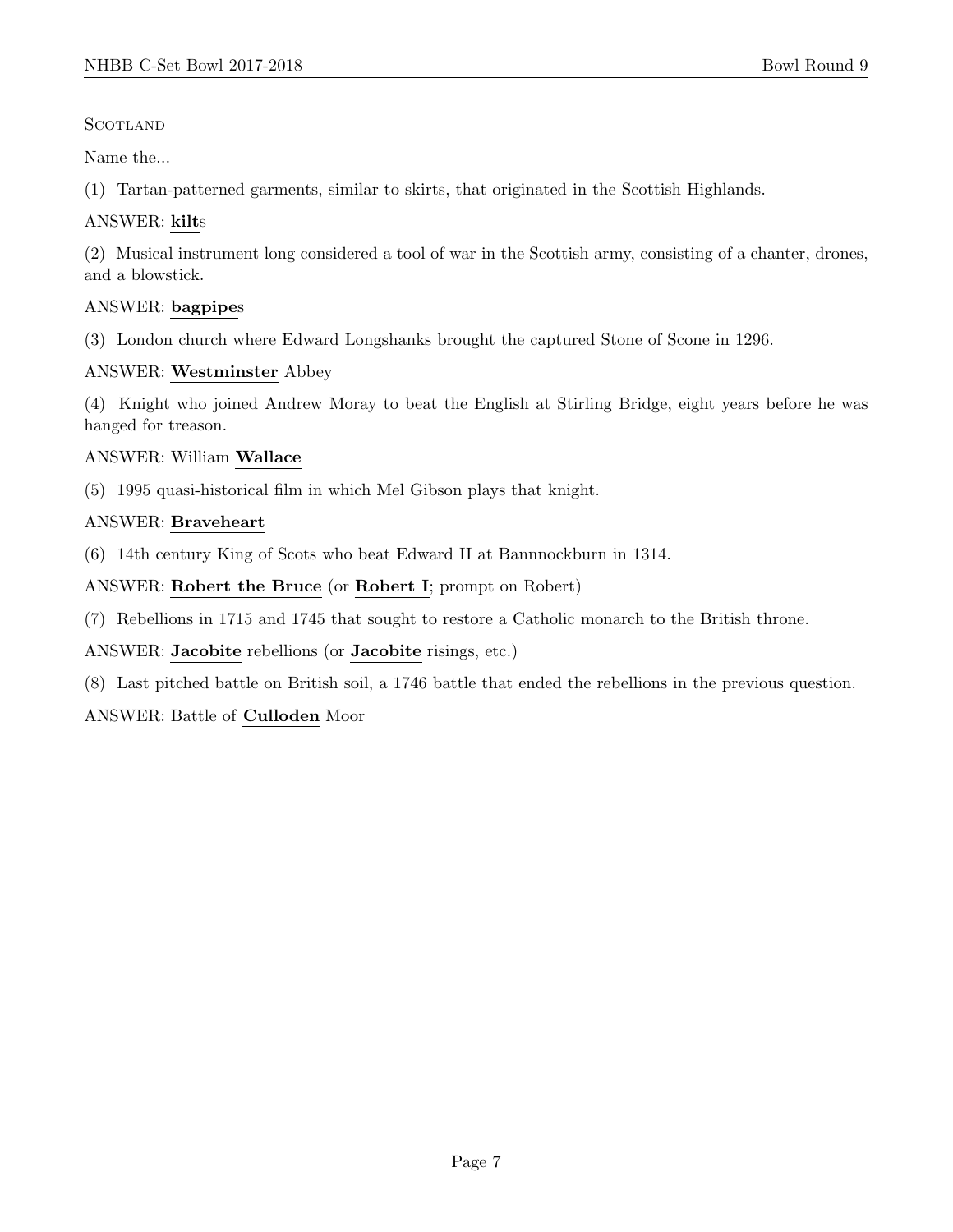# Tokugawa Shogunate

Name the...

(1) Country ruled by the Tokugawa Shogunate.

# ANSWER: Japan (or Nippon or Nihon)

(2) Type of infrastructure built throughout the country to allow the "alternate attendance" policy to function, including the "Five Routes."

# ANSWER: roads (accept Kaido)

(3) Capital city of the Tokugawa shoguns.

# ANSWER: Edo (or Tokyo)

(4) City that was the residence of the Emperor during the Tokugawa Era.

# ANSWER: Kyoto

(5) Religious group persecuted by the shogunate after it was spread by European missionaries.

# ANSWER: Christians (or kirishitan; accept Roman Catholics)

(6) City where, in 1615, Tokugawa forces captured a landmark castle and crushed the Toyotomi clan.

# ANSWER: Osaka (accept Osaka Castle)

(7) Series of isolationist laws that closed the country from foreign contact during the Tokugawa era.

## ANSWER: sakoku

(8) Battle in 1600 that marked the beginning of the shogunate, where Ieyasu defeated Ishida Mitsunari's Western Army.

## ANSWER: Battle of Sekigahara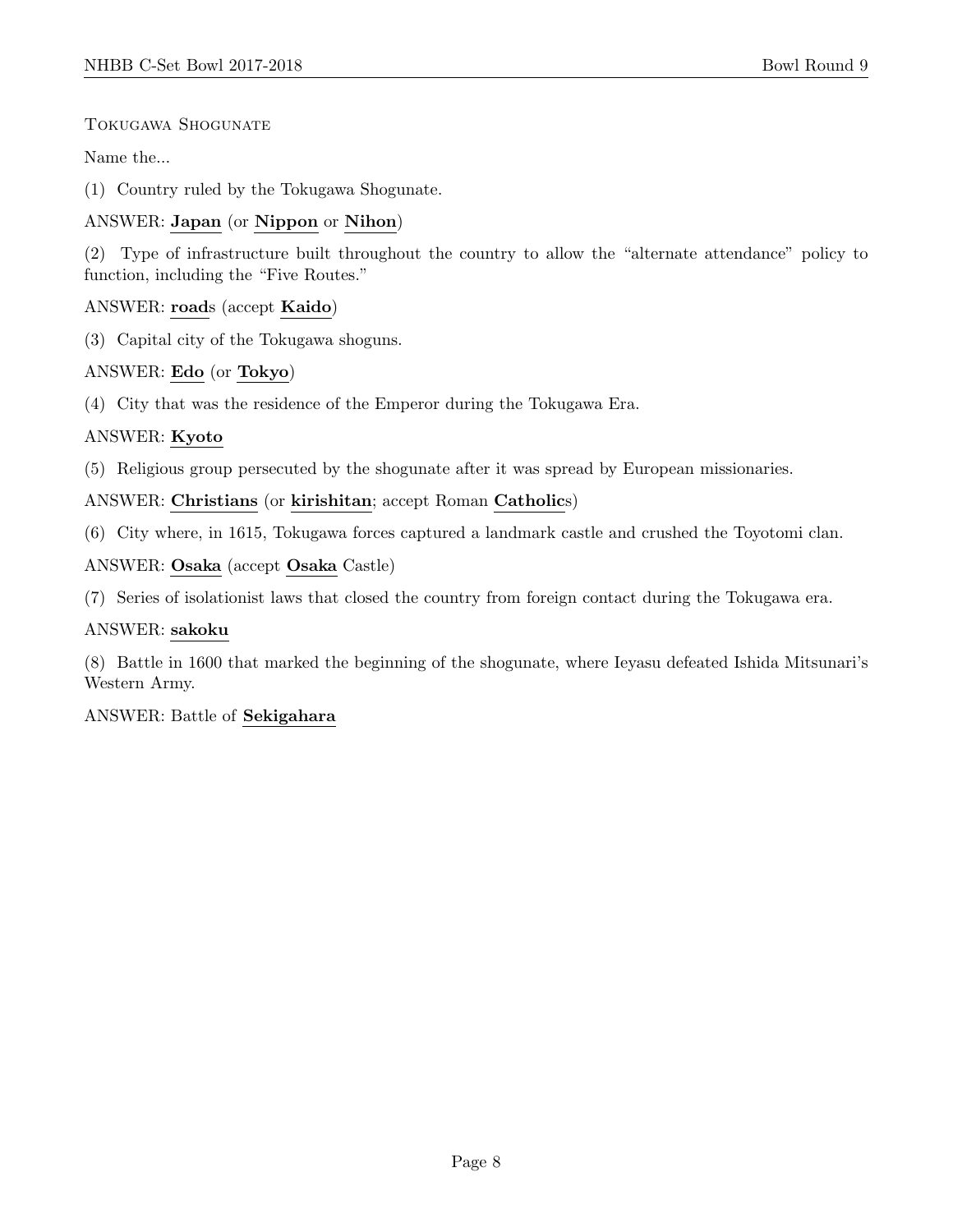# Fourth Quarter

(1) A charter in this modern-day state was given to Ferdinando Gorges, who never actually visited the New World, and John Mason. The first ship built by England in the New World was named for Sagadahoc, a colony in this state on the  $(+)$  Kennebec River. Mistakes in the 1789 Treaty of Paris led to the Aroostook War in what is now this state. In 1820, after the (\*) Missouri Compromise, this state was created by splitting off from Massachusetts. For ten points, name this northeastern state whose capital moved in 1832 from Portland to Augusta.

# ANSWER: Maine

(2) A year after this revolt was put down, the Treaty of Middle Plantation was signed, recognizing land rights of local Native American tribes that remained obedient to the English. Landless freemen were granted voting rights by laws passed during this revolt by a reconstituted House of  $(+)$  Burgesses. William Drummond and other participants in this revolt were hanged by Governor William (\*) Berkeley shortly after its namesake leader died of dysentery. Concern over Native American attacks triggered, for ten points, what 1676 revolt in which Jamestown was burned?

ANSWER: (Nathaniel) Bacon's Rebellion

(3) Ancient culture on this island included the worship of a woman holding two serpents in her hands, "the snake goddess," and its art used the Horns of Consecration motif in honor of a sacred bull. In the second millennium  $BC$ , the  $(+)$  Thera eruption on Santorini devastated this island to the south; that event and a possible Mycenaean invasion from the mainland may have ended a civilization centered on this island that used the still-undeciphered (\*) Linear A script and had its capital at Knossos. For ten points, name this largest Greek island, the home of the Minoan civilization.

## ANSWER: Crete

 $(4)$  A book about this concept in a Free Society was written by one of its critics, Paul Feyerabend. This concept's "revolutionary" and "normal" phases were detailed in a 1962 book about the *Structure of* its  $(+)$  Revolutions. Thomas Kuhn's work on this subject introduced the term "paradigm shift" for momentous occasions in its history, such as (\*) Einstein's theories of general relativity. For ten points, name this modern field of study divided into subfields such as biology, chemistry, and physics.

ANSWER: science (accept Science in a Free Society; accept The Structure of Scientific Revolutions)

(5) As Prime Minister, this man allowed journalists to be arrested for covering the "Ergenekon" trials. The Justice and Development Party was founded by this man, whose government was the target of a brief uprising by the  $(+)$  Peace at Home Council that they blamed on the Gülen movement, named for a Pennsylvania-based businessman named Fethullah Gülen. A July 2016 (\*) coup d'etat in the streets of Ankara and Istanbul failed to oust, for ten points, what President of Turkey?

ANSWER: Recep Tayyip Erdogan [air-doh-wan], but be lenient